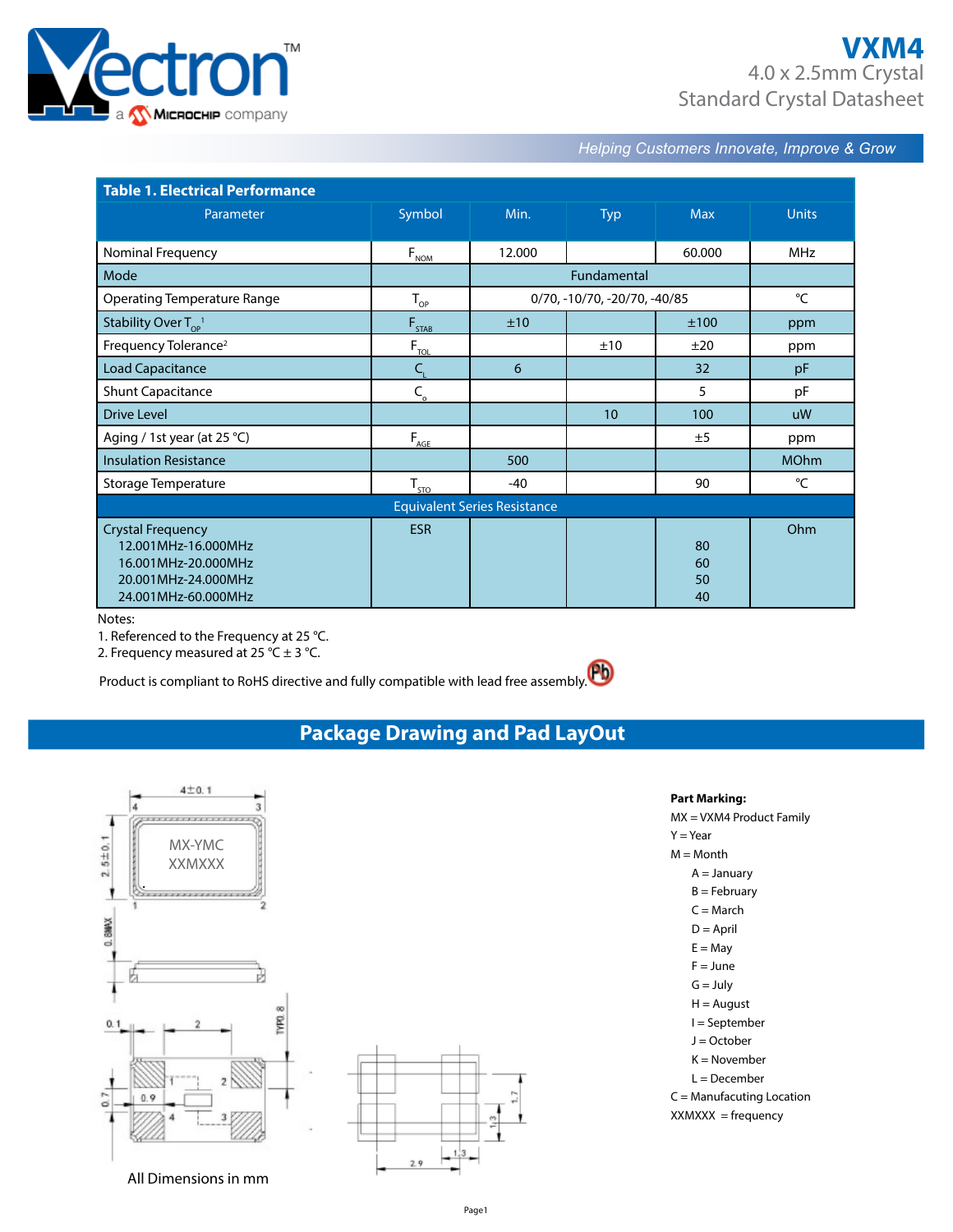| Table 2. Environmental Compliance |                                       |  |  |  |  |  |
|-----------------------------------|---------------------------------------|--|--|--|--|--|
| <b>Parameter</b>                  | <b>Conditions</b>                     |  |  |  |  |  |
| <b>Mechanical Shock</b>           | MIL-STD-883, Method 2002, Condition B |  |  |  |  |  |
| <b>Mechanical Vibration</b>       | MIL-STD-883, Method 2007, Condition A |  |  |  |  |  |
| <b>Temperature Cycle</b>          | MIL-STD-883, Method 1010, Condition B |  |  |  |  |  |
| Solderability                     | MIL-STD-202-210, Condition B          |  |  |  |  |  |
| <b>Gross and Fine Leak</b>        | MIL-STD-883, Method 1014              |  |  |  |  |  |
| Altitude                          | MIL-STD-883, Method 1001, Condition B |  |  |  |  |  |
| Moisture Sensitivity Level        | MSL <sub>1</sub>                      |  |  |  |  |  |
| <b>Contact Pads</b>               | Gold (0.3 um min) over Nickel         |  |  |  |  |  |
| Weight                            | $22 \,\mathrm{mg}$                    |  |  |  |  |  |

# **Reliability & IR Compliance**



| <b>Table 3: Reflow Profile</b>          |             |                                                               |  |  |  |  |  |  |  |
|-----------------------------------------|-------------|---------------------------------------------------------------|--|--|--|--|--|--|--|
| <b>Parameter</b>                        | Symbol      | <b>Value</b>                                                  |  |  |  |  |  |  |  |
| <b>PreHeat Time</b><br>Ts-min<br>Ts-max |             | 60 sec Min, 260 sec Max<br>$150^{\circ}$ C<br>$200^{\circ}$ C |  |  |  |  |  |  |  |
| Ramp Up                                 | $R_{UP}$    | 3 °C/sec Max                                                  |  |  |  |  |  |  |  |
| Time Above 217 °C                       |             | 60 sec Min, 150 sec Max                                       |  |  |  |  |  |  |  |
| Time To Peak Temperature                | AMB-P       | 480 sec Max                                                   |  |  |  |  |  |  |  |
| Time at $260 °C$                        |             | 30 sec Max                                                    |  |  |  |  |  |  |  |
| Ramp Down                               | $R_{_{DN}}$ | 6 °C/sec Max                                                  |  |  |  |  |  |  |  |

Pads are Au over Ni and compatible with either SnPb or Pb free attachment. MSL: 1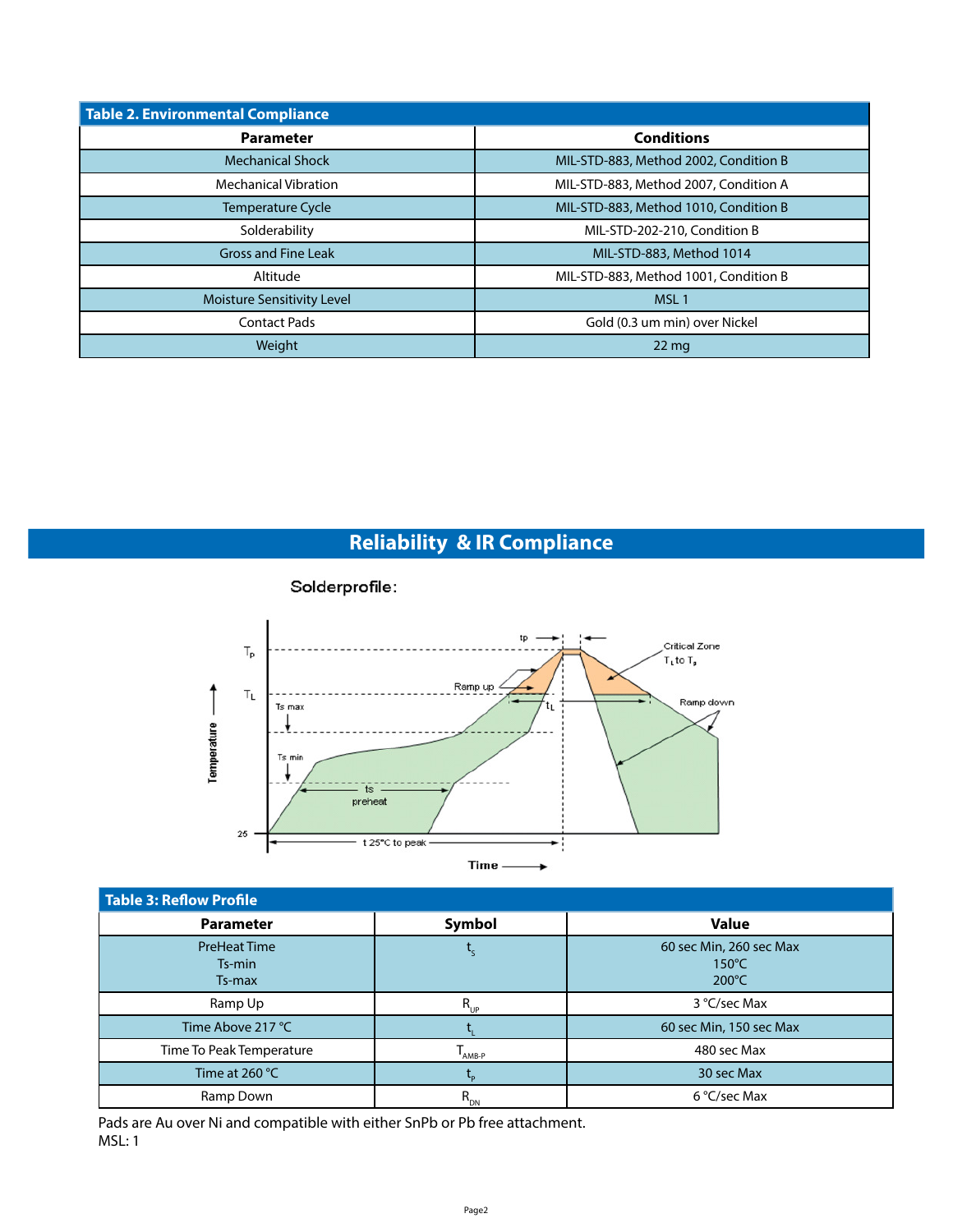## **Tape & Reel**

| Table 4. Tape and Reel Dimensions (mm) |     |      |     |     |     |     |     |     |        |      |     |      |    |      |      |     |     |     |
|----------------------------------------|-----|------|-----|-----|-----|-----|-----|-----|--------|------|-----|------|----|------|------|-----|-----|-----|
| <b>Tape</b>                            |     |      |     |     |     |     |     |     |        |      |     | Reel |    |      |      |     |     |     |
| A                                      |     |      |     |     |     |     | Н   |     | v<br>N |      | M   | A    |    |      |      |     | W   |     |
| 4.40                                   | 2.9 | 12.0 | 5.5 | .75 | 8.0 | 4.0 | 2.0 | 0.5 | 1.55   | 0.25 | 0.8 | 180  | 60 | 21.0 | 13.0 | 2.0 | 9.0 | 2.0 |





**VXM4-1EE-12-25M0000000\_SNPB Tin lead solder dipped**